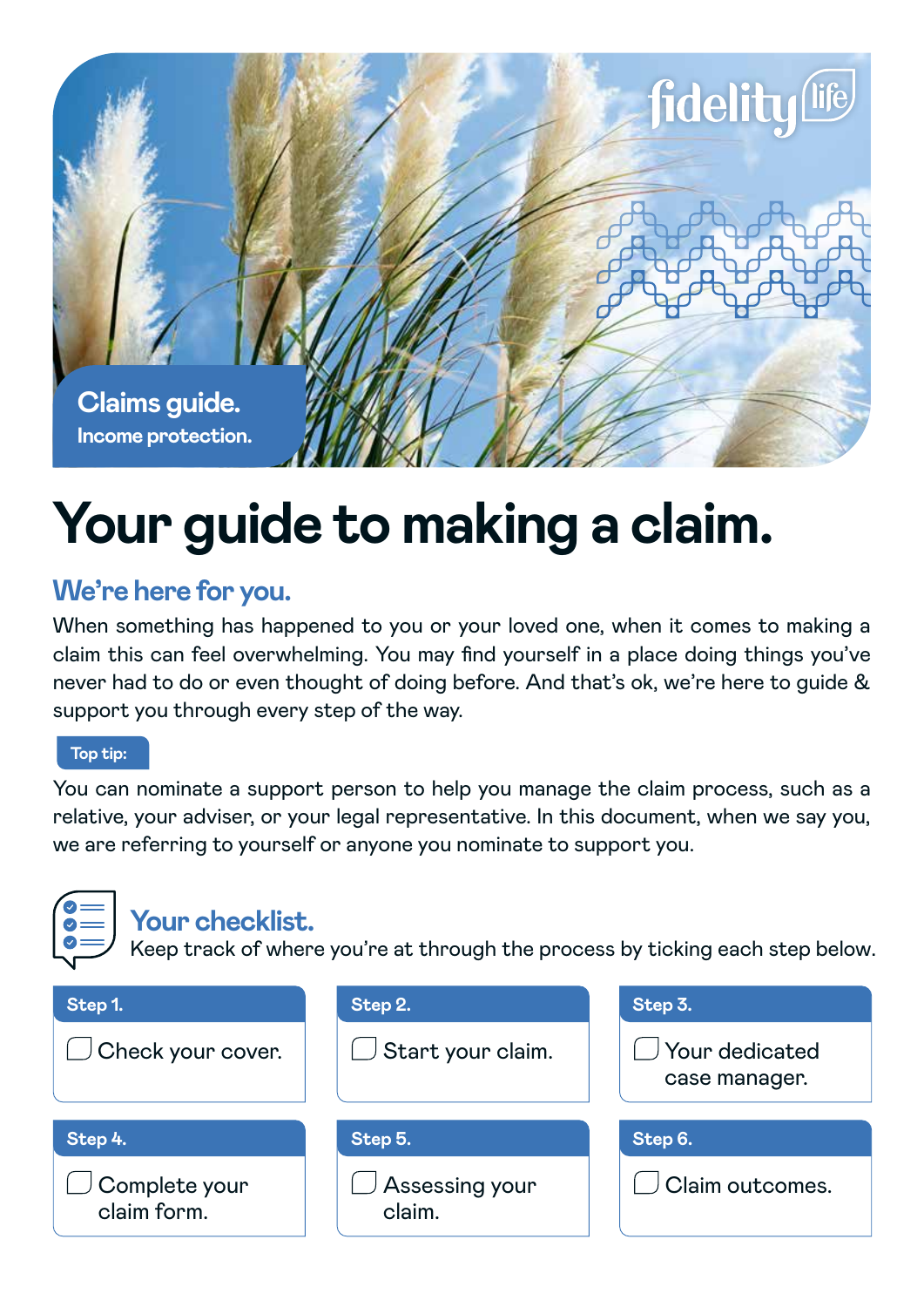

## **Step 1: Check your cover.**

First thing to do is to find your policy documents and check your policy wording to ensure that your injury or illness meets the criteria where you can make a claim.

Your policy wording, policy schedule and any endorsement schedule forms the insurance contract between us, and include all the details of what you're covered for. It's good to read through them so you know what is covered and if there are any conditions that must be met in order to make a claim.

Remember you may have selected a wait period when you took out the claim and this will impact how long it may take to receive payment if your claim is approved.

#### **Top tips:**

- Write down any questions you may have and ask your financial adviser to go over the details of your cover.
- If you can't find your policy wording, give the claims team a call and we can send them to you.
- If you get stuck or need help to understand if you're covered, contact your financial adviser or give the claims team a call.



## **Step 2: Start your claim.**

You can let us know that you want to make a claim:

- over the phone (0800 88 22 88),
- by email (claims@fidelitylife.co.nz),
- by post (Fidelity Life Assurance Company Limited, PO Box 37–275, Parnell, Auckland 1151, New Zealand), via your adviser, or
- by using our online claims form (fidelitylife.nz/claims/make-a-claim/).

### **Top tips:**

- We're here for you though the claims process. It's also a good idea to ask your financial adviser to support you.
- If you want our claims team to discuss your claim in full with your financial adviser (e.g. share your medical or financial information), please ensure you complete the adviser consent section in your claim form.



## **Step 3: Your dedicated case manager.**

A case manager will contact you. They're there to understand your situation and support you, and may ask you some questions relating to your claim. They'll then let you know what's needed to assess your claim as well as answer any questions you may have.

#### **Top tips:**

• Your case manager will explain your covers and make sure you understand all the details such as wait period, benefit calculations, and potential payment offsets.